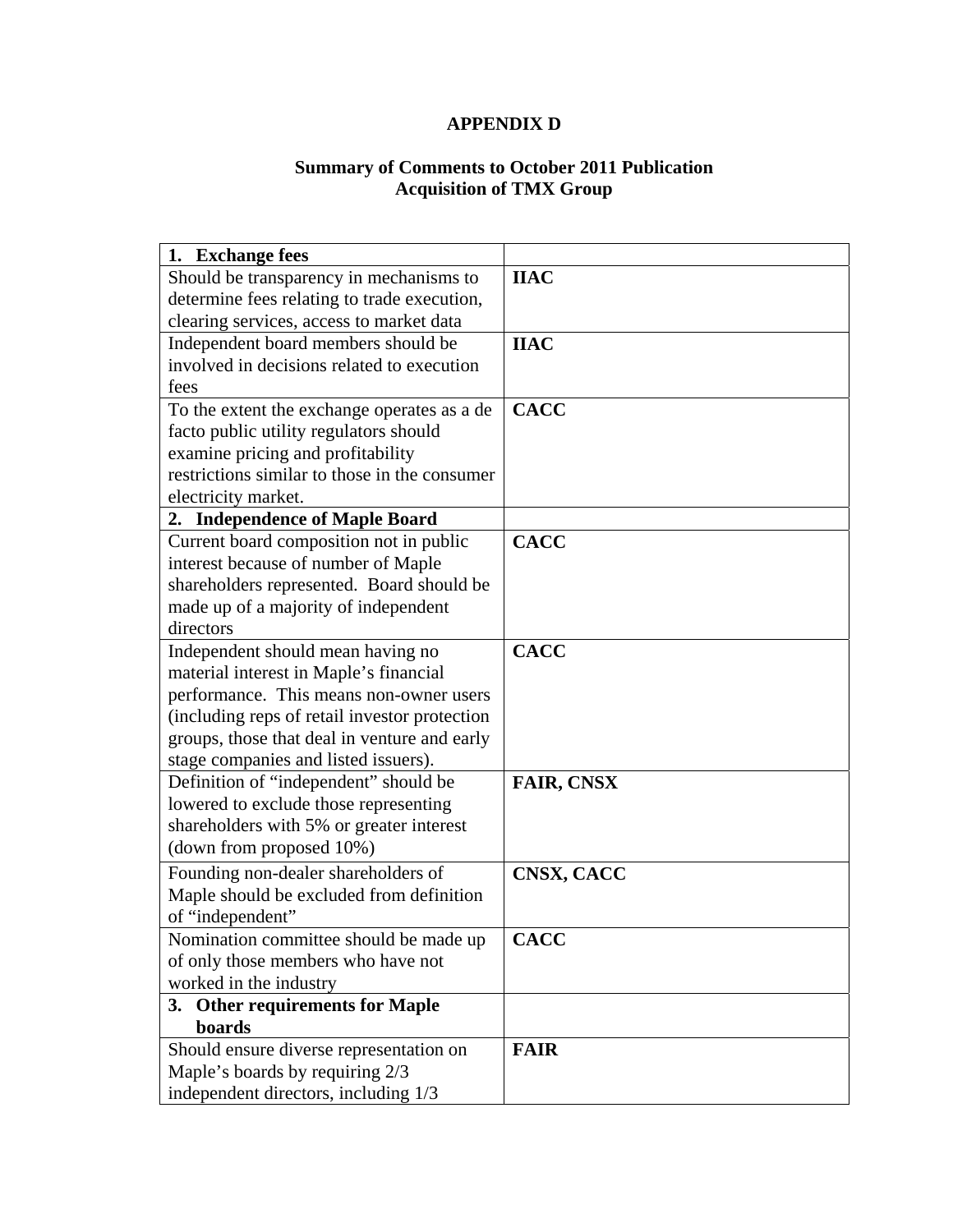| representing Canadian investors (with at     |                    |
|----------------------------------------------|--------------------|
| least 2 retail investor reps) and 1/3        |                    |
| representing other stakeholders (including   |                    |
| listed companies and the public interest)    |                    |
| Inappropriate for certain Maple investors to | CNSX, CACC         |
| have 6 year nomination rights                |                    |
| 4. Conflicts                                 |                    |
| Maple's proposed measures to mitigate        | <b>CACC</b>        |
| potential conflicts are not sufficient.      |                    |
| Regulatory oversight must be moved           |                    |
| outside the Maple board and any other        |                    |
| SRO to be truly independent.                 |                    |
| Should outsource listing regulatory          | <b>CACC</b>        |
| function as pre-condition of the transaction |                    |
| Insufficient consideration has been given to | <b>CACC</b>        |
| the likelihood that Maple owners will enjoy  |                    |
| a closer relationship with TMX Group of      |                    |
| companies than dealers outside the           |                    |
| syndicate, to the obvious detriment of the   |                    |
| outside dealers. How will TMX and            |                    |
| IIROC ensure this would not occur?           |                    |
| Should prohibit employment by Maple          | <b>Stuart Moir</b> |
| entities of anyone who has been employed     |                    |
| by a Canadian securities regulator           |                    |

# **Acquisition of CDS**

| 5. Vertical integration                        |                   |
|------------------------------------------------|-------------------|
| Current arm's length arrangement is            | <b>CACC</b>       |
| serving Canada well. No compelling case        |                   |
| that vertical integration would be in the      |                   |
| public interest. Integration of CDS with       |                   |
| TSX would introduce a higher level of          |                   |
| operational and systemic risk into the         |                   |
| Canadian system.                               |                   |
| 6. Conversion to a for-profit entity           |                   |
| Not in the public interest. Significant        | <b>CNSX</b>       |
| concern that vertically integrated entity      |                   |
| could block competition by non-affiliated      |                   |
| marketplaces.                                  |                   |
| If converted to a for-profit entity, should be | <b>FAIR</b>       |
| regulated similar to a public utility.         |                   |
| Should defer any decision until have           | <b>FAIR, CACC</b> |
| fulsome consultation                           |                   |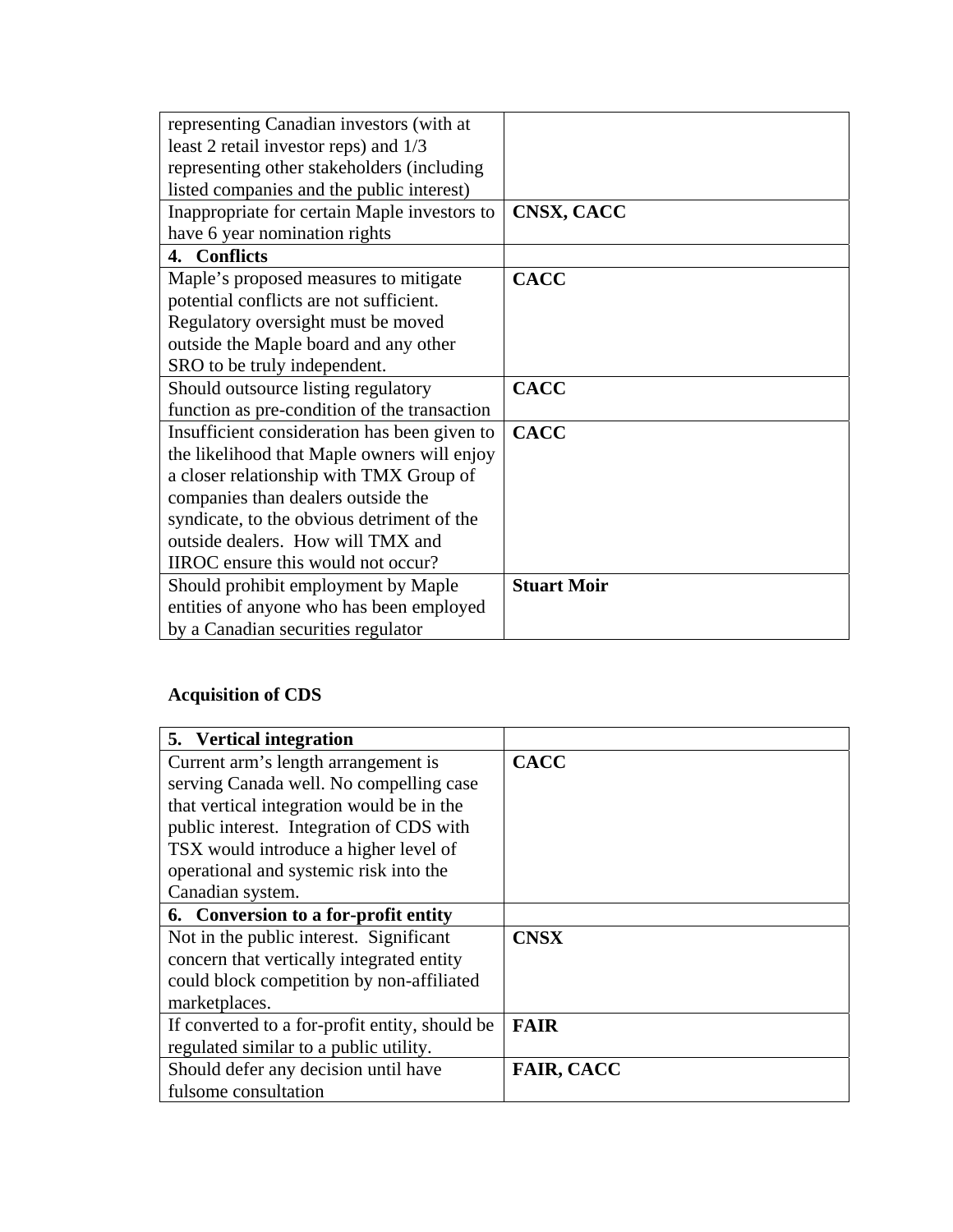| Main goal of CDS should be to minimize      | <b>CACC</b> |
|---------------------------------------------|-------------|
| costs and optimize service, rather than to  |             |
| optimize profits, given that all costs are  |             |
| ultimately passed on to issuers and         |             |
| investors. Fee increases and difficulties   |             |
| accessing or becoming a member of CDS       |             |
| are anticipated.                            |             |
| <b>7.</b> Governance structure              |             |
| If approved, regulators should ensure       | <b>CNSX</b> |
| proper oversight by requiring 1/3 board     |             |
| representation by user owners, 1/3 by non-  |             |
| user owners and $1/3$ independent           |             |
| representatives (including reps from 2)     |             |
| unaffiliated marketplaces)                  |             |
| Marketplaces should not be represented on   | <b>CACC</b> |
| clearing boards                             |             |
| Majority of directors should be             | <b>CACC</b> |
| independent users, as defined under the     |             |
| current CDS RO                              |             |
| User-owned system has served Canadian       | <b>CACC</b> |
| marketplace well. No reason to believe that |             |
| a non-user owned system would work          |             |
| better. Consequences of it not working well |             |
| outweigh whatever benefits might accrue     |             |
| from the change in ownership structure      |             |
| Regulatory Oversight Committee should be    | <b>CNSX</b> |
| responsible for nominating candidates for   |             |
| the board                                   |             |
| 8. Clearing Fees                            |             |
| Should provide full disclosure of any       | <b>IIAC</b> |
| changes to risk model in clearing system,   |             |
| particularly if it will interfere with      |             |
| participant access                          |             |
| Independent board members and market        | <b>IIAC</b> |
| participant advisory boards should be       |             |
| involved in decisions related to clearing   |             |
| and access to market data                   |             |
| Fee regulation is necessary if fees are to  | <b>CACC</b> |
| remain competitive, given the near          |             |
| monopoly of what is essentially a public    |             |
| utility                                     |             |
| Questions whether Maple proposal to         | <b>CACC</b> |
| provide benchmarking to fees elsewhere      |             |
| will be timely enough to ensure Canada      |             |
| remains at forefront of international       |             |